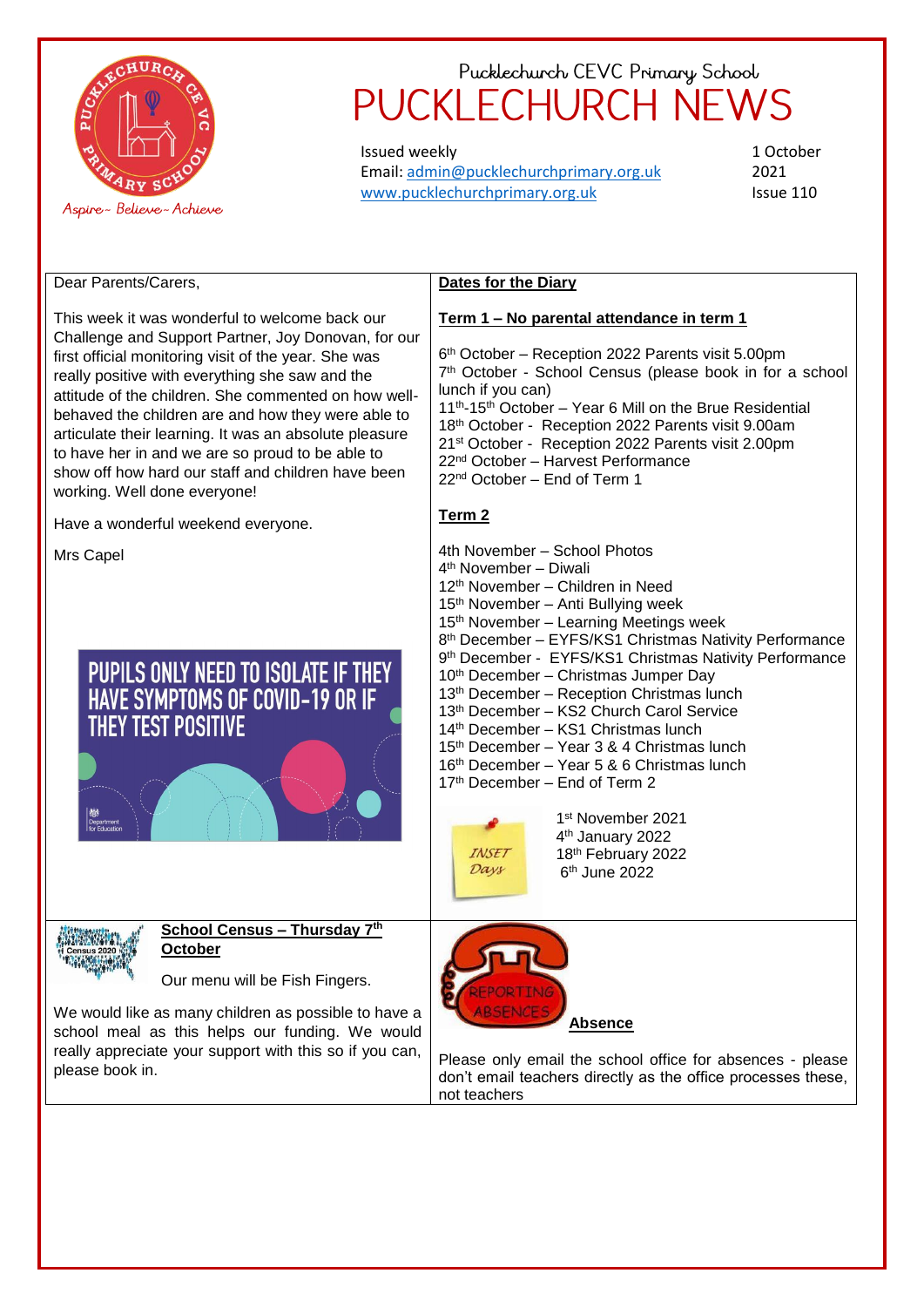

Issued weekly Email: [admin@pucklechurchprimary.org.uk](mailto:admin@pucklechurchprimary.org.uk) [www.pucklechurchprimary.org.uk](http://www.pucklechurchprimary.org.uk/)

1 October 2021 Issue 110

#### **School crossing patrol**

We have been advised that the School Crossing Patrol will not be available for duty on Friday 15th October. Many thanks.

#### **Road Safety**

We have recently been visited by the Road Safety team who have witnessed some parking issues. They have reported this to Park Legal who will be monitoring this regularly. Please ensure you keep this area as safe as possible for all pedestrians by parking sensibly and where possible away from the school.



#### **Reading**

This week's results are:

Armstrong RF– 42% Armstrong AM – 65% Armstrong MN – 61% Newton JB – 79% Newton GJ – 83% King AB – 81% King SBG – 58%



Well done to Newton GJ with 83%! Can any year groups meet our target of 90% next week? Don't forget that reading regularly is part of our homework expectations.

#### **TimesTables Rockstars!**

Well done to our Pucklechurch Top Rockers this week! These 3 students have accessed TT Rockstars the most out of everyone in the whole school this week.



- 1. Ellie May (King SBG)
- 2. Sebastian (King AB)
- 3. Ben (Newton GJ)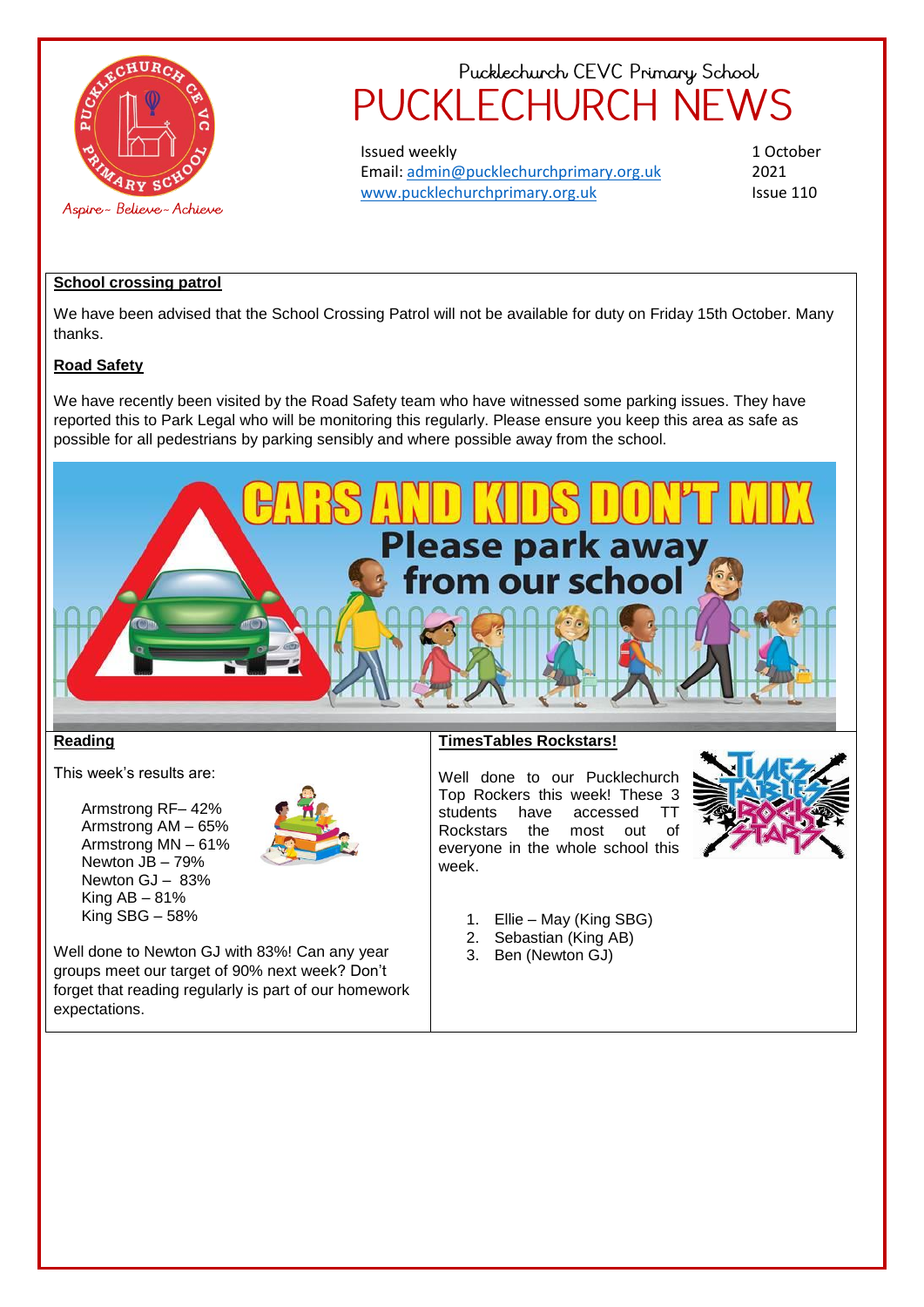

Issued weekly Email: [admin@pucklechurchprimary.org.uk](mailto:admin@pucklechurchprimary.org.uk) [www.pucklechurchprimary.org.uk](http://www.pucklechurchprimary.org.uk/)

1 October 2021 Issue 110

#### **Values Certicates**

Well done to our certificate winners this week. They all enjoyed hot chocolate with Mrs Capel in the staffroom.





#### **Reading at Home**

Reading is a vital skill that will support children's learning across the whole curriculum and provide them with a skill they need throughput life. Reading can be incredibly pleasurable and at Pucklechurch we strive to enable our children to become enthusiastic, independent and reflective readers who love and enjoy reading. Part of your child's reading progress and love of reading comes from the partnership between school and home. Below are a few top tips to help with reading time at home.

#### **Top Tips for Reading at Home:**

- Keep sessions short
- Keep sessions relaxed find somewhere comfortable



 Give lots of praise, progress may not always be fast – children do not always find the skill of reading and understanding easy to grasp

 Talk about the book before you begin to read – look at the front cover, and the pictures (if any) and ask your child to think about or even guess what the book may be about.

- Ask questions to check your child's understanding e.g. What might happen next? Why did something happen?
- Talk about the book afterwards did your child enjoy it? Why? What was the best bit?

 Don't give up on the bedtime story, even if your child is a good reader. The more stories and books your child hears, the more they will want to read

 Be a good model for your children – let them see you reading – anything and everything – newspapers, magazines, catalogues, books etc. – let them know that reading is a valuable skill

- Tell them about a book or story you liked when you were a child. You may still be able to find a copy of it on the internet to show them the cover, or even in a library if it's a timeless classic!
- Take it in turns to read parts of the story
- Tell them one thing you really enjoy about listening to them read- praise effort and progress.

To find out more, why not visit our school website where you will find lots of questions to ask during reading time: <https://www.pucklechurchprimary.org.uk/index.php/our-curriculum/reading>